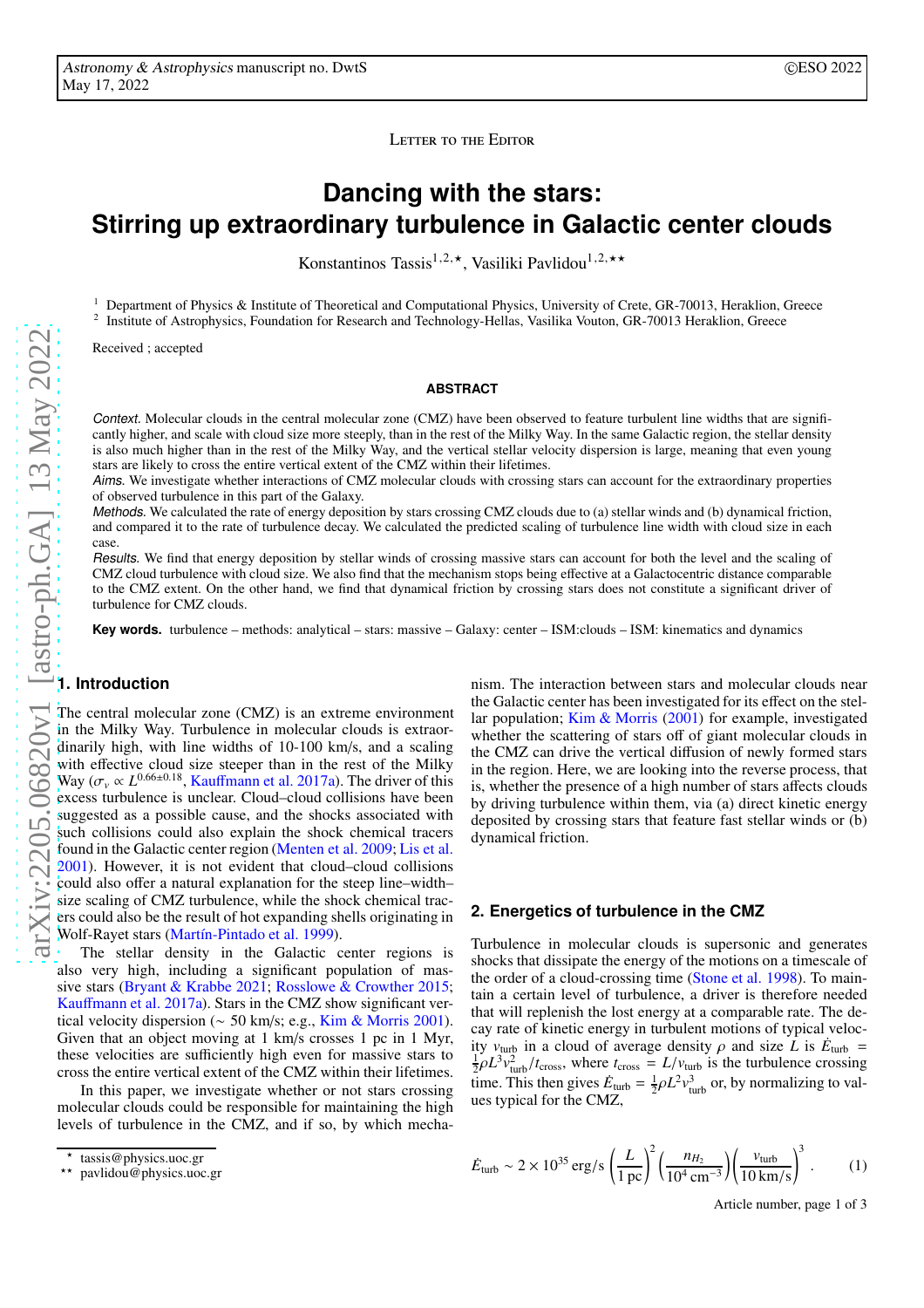# **3. Energy deposition by stellar winds in the CMZ**

The Galactic center is a region of high stellar density, with a high abundance of stars that produce significant winds, of the order of  $10^{-3} M_{\odot}/yr$  within the central parsec [\(Coker 2001](#page-2-8)). Clouds in the CMZ will interact with these stars, both young and older. Stars will have significant relative velocities with respect to molecular clouds, and will be crossing these clouds, stirring turbulence in them in two ways: dynamical friction, and cloud– wind interaction. In this section, we calculate the latter.

Between the central parsec and a Galactocentric distance  $R \sim 100 - 300$  pc typical of the CMZ, the self-consistent model of [Sormani et al.](#page-2-9) [\(2021\)](#page-2-9) for the inner Milky Way bulge predicts a decline of the stellar population by a factor of  $\sim 10^3 - 10^4$ . Assuming the integrated wind mass-loss rate will decline by the same factor, and adopting the conservative estimate of a  $\times 10^4$  decline, we expect a typical mass deposition due to stellar winds of  $10^{-7}$  M<sub>☉</sub> yr<sup>-1</sup>pc<sup>-3</sup>. For stars that happen to be crossing clouds in the CMZ, these winds will deposit a kinetic energy of ~  $5 \times 10^{42}$  erg yr<sup>-1</sup>pc<sup>-3</sup> (using a conservative average energy deposition rate over the lifetimes of large stars of  $\sim 10^{49}$  erg per  $M_{\odot}$  of lost mass<sup>[1](#page-1-0)</sup> from the numerically integrated models of [Fierlinger et al. 2016](#page-2-10), who used tabulated mass-loss rates from [Ekström et al. 2012](#page-2-11) and wind velocities from [Voss et al. 2009](#page-2-12)). Normalizing again, as in Eq. [1,](#page-0-0) to a cloud of size  $\sim$  1pc, this implies an energy deposition rate by winds of

$$
\dot{E}_{\text{kin,winds}} = 2 \times 10^{35} \text{erg/s} \left( \frac{\dot{M}_{\text{winds}}}{10^{-7} \, \text{M}_{\odot} \, \text{yr}^{-1} \text{pc}^{-3}} \right) \left( \frac{L}{1 \, \text{pc}} \right)^3 \,, \tag{2}
$$

which, very suggestively, lies at exactly the right level to replenish turbulence decaying at the rate of Eq. [\(1\)](#page-0-0).

The least secure assumption in deriving Eq. [\(2\)](#page-1-1) is that the number of massive stars producing strong winds scales in the same way as the total stellar mass between the central parsec and the typical CMZ radii. For this reason, we also present an alternative calculation of  $\dot{E}_{\text{kin, winds}}$  with different, although still large, uncertainties.

From [Fierlinger et al.](#page-2-10) [\(2016\)](#page-2-10) (their Fig. 1), the (averaged over stellar lifetime) kinetic energy injection rate of a single star as a function of stellar mass can be approximately described —for stars more massive than  $20 M_{\odot}$ — by  $E_{kin,1}(m) \approx$  $(3.5 \times 10^{37} \text{erg/yr}) m^4$ , where *m* is the stellar mass in M<sub>☉</sub>. From the same figure, stellar lifetimes *in the same mass range* (including the post-main sequence wind stage) can be approximated by  $T(m) \approx (30$ Myr)  $m^{-0.45}$ .

If stars are produced in the CMZ at a rate of  $\dot{M}_{*}$  (in M<sub>☉</sub>/yr, assumed constant over the past few tens of millions of years) with a power-law initial mass function<sup>[2](#page-1-2)</sup> (IMF)  $dn/dm = Cm^{-s}$ , then the number of (massive) stars with masses between *m* and  $m+dm$  will be  $T(m)(dn/dm)dm$  and their kinetic energy injection rate over the entire CMZ will be  $\dot{E}_{kin,1}T(m)(dn/dm)dm$ . Integrating over all stars with  $m > 20$ , we obtain a total  $\hat{E}_{kin, winds}$  from such stars of  $\int_{m_{min}}^{m_{max}} \dot{E}_{kin,1} T(m) (dn/dm) dm$ . Adopting standard parameters for a Salpeter IMF ( $s = 2.35$ ,  $m_{max} = 120$ , and  $m_{min} =$ 

0.15 so that  $\langle m \rangle \sim 0.5$ ), and a  $M_* \sim 0.1$  (e.g. [Henshaw et al.](#page-2-13) [2022](#page-2-13) and references therein) we obtain  $E_{\text{kin, winds}} \sim 10^{40} \text{erg/s}$ for the entire volume of the CMZ to which the star formation estimate refers. Converting this to a per-volume estimate is not trivial. First, the star formation is not uniformly distributed over the CMZ volume, as is clear from [Henshaw et al.](#page-2-13) [\(2022](#page-2-13)), who compare different estimates of  $\dot{M}_*$  in the CMZ using different tracers and studying different volumes: as can be seen in their Table 1, there is no strong correlation between the volume of the CMZ studied and the derived value of  $M_*$ , which is to be expected if the star formation, massive stars, and molecular clouds are all spatially correlated and only cover a small fraction of the CMZ volume. If we assume that most of this star formation takes place in the same region of the central CMZ covered by the clouds studied in Kauff[mann et al.](#page-2-0) [\(2017a](#page-2-0)) (radius of  $\sim 100$ pc, height of ∼ ±5 pc from the Galactic plane), then we obtain  $E_{\text{kin,winds}} \sim 4 \times 10^{34} \text{ erg s}^{-1} \text{pc}^{-3}$  (corresponding to a population of about 1500 O and B stars of all evolutionary stages within the CMZ). However, this estimate is very uncertain. It is most sensitive to our assumptions on the IMF and the volume within most of the star formation is confined. For example, if we assume a top-heavy IMF similar to that preferred for the central parsec (e.g.  $s = 0.85$ ,  $m_{min} = 0.7$  as in Model 8 of [Maness et al.](#page-2-14) [2007\)](#page-2-14), we obtain  $E_{\text{kin,winds}} \sim 6 \times 10^{35} \text{ erg s}^{-1} \text{pc}^{-3}$ . Conversely, for every factor-two increase in the Galactrocentric radius of the CMZ zone, where most of the star formation takes place, the estimate of  $\dot{E}_{\text{kin,winds}}$  is decreased by a factor of four. However, it is encouraging that, even with these large uncertainties, this first-principles estimate is of the same order of magnitude as the simple calculation of Eq. [\(2\)](#page-1-1).

#### <span id="page-1-1"></span>**4. Scaling of turbulent line widths with cloud size**

If the turbulence driving of Eq. [\(2\)](#page-1-1) balances the decay of Eq. [\(1\)](#page-0-0), then a specific scaling of turbulent velocities,  $v_{\text{turb}}$ , with cloud or clump size, *L*, is predicted. Indeed, if the cloud density scales with radius as  $\rho \propto r^{-k}$ , then the average number density within a cloud or clump of typical size *L* will also scale as  $n_{H_2} \propto L^{-k}$ . Then  $\dot{E}_{\text{kin,winds}} \sim \dot{E}_{\text{turb}}$  implies  $L^{2-k} v_{\text{turb}}^3 \propto L^3$  or

<span id="page-1-3"></span>
$$
v_{\text{turb}} \propto L^{(1+k)/3} \,. \tag{3}
$$

Kauff[mann et al.](#page-2-15) [\(2017b\)](#page-2-15) find, for the majority of structures in the CMZ,  $k \sim 1.3$ , so Eq. [\(3\)](#page-1-3) gives  $v_{\text{turb}} \propto L^{0.77}$ , in excellent agreement with the observed scaling in the CMZ reported by [Shetty et al.](#page-2-16) [\(2012\)](#page-2-16) (most-probable scaling through Bayesian inference of  $v_{\text{turb}} \propto L^{0.78}$  with a 95% confidence interval on the slope from  $0.41$  to 1.13) and by Kauff[mann et al.](#page-2-0)  $(2017a)$  $(2017a)$  $(v_{\text{turb}} \propto L^{0.66 \pm 0.18}).$ 

# **5. Galactocentric distance cutoff of enhanced turbulence due to stellar winds**

In our discussion, we assume that the number and distribution of massive, fast-wind stars scales with the total stellar density between the central parsec and the outer edge of the CMZ. Interestingly, young stars are observed throughout the CMZ [\(Bryant & Krabbe 2021\)](#page-2-4). Kauff[mann et al.](#page-2-0) [\(2017a\)](#page-2-0) do observe O-stars and/or masers in several of the CMZ clouds that they have investigated, but not in all of them. It is therefore interesting to ask whether or not it is necessary to have at least one highmass star currently present in every cloud observed to be abnormally turbulent, if the excess turbulence is indeed produced by winds from crossing stars. The answer is no: the present level

<span id="page-1-0"></span><sup>1</sup> From a comparison of top and bottom panels of Fig. 1 of [Fierlinger et al.](#page-2-10) [\(2016](#page-2-10)) it follows that kinetic energy injection rate and mass-loss rate scale with stellar mass in approximately the same way for massive stars ( $> 20 M_{\odot}$ ), implying a wind velocity roughly constant with mass for these stars; this is why in Eq.  $(2)$  it is sufficient to scale the kinetic energy injection rate with the mass wind loss rate alone.

<span id="page-1-2"></span><sup>&</sup>lt;sup>2</sup> We normalize the IMF so that  $\int_{m_{min}}^{m_{max}} m(dn/dm)dm = \dot{M}$ . This normalization yields  $C = \dot{M}_*(s-2)/((m_{min}^{2-s} - m_{max}^{2-s}))$ , so that  $dn/dm$  itself has units of number of stars per  $M_{\odot}$  per yr.